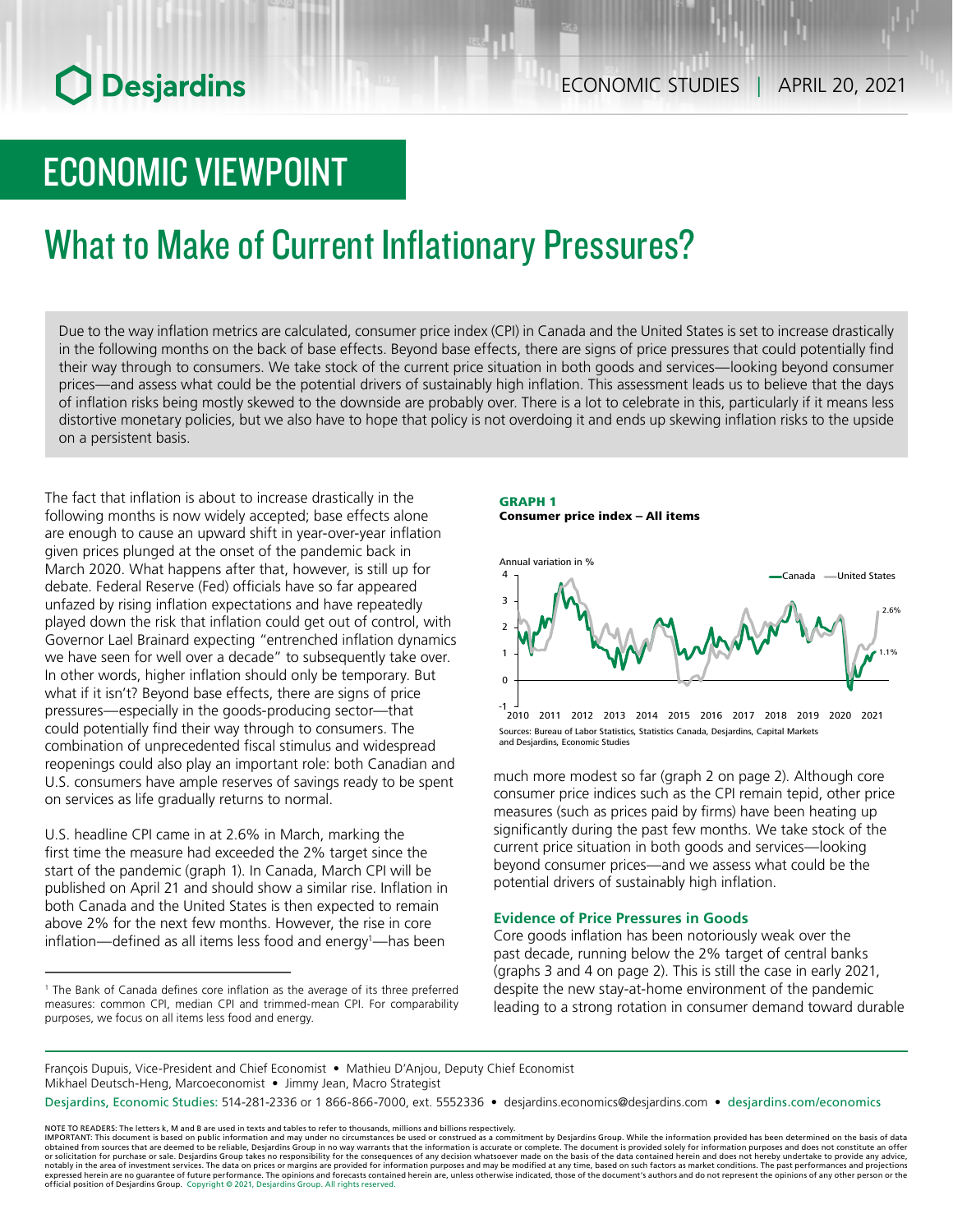#### GRAPH 2

Consumer price index – All items less food and energy



### product scarcity. GRAPH 3 Canada CPI – Goods less food and energy



Sources: Statistics Canada, Desjardins, Capital Markets and Desjardins, Economic Studies





Sources: Bureau of Labor Statistics, Desjardins, Capital Markets and Desjardins, Economic Studies

goods. As of February, real consumption of durable goods was up 20% year-over-year in the United States. Although this rotation has led to higher inflation in durables (currently 2.8% in Canada and 3.7% in the United States), this has been partially offset by deflation in non-durables such as clothing and clothing accessories, especially in Canada where apparel's weight in

total CPI is almost twice as big as in the United States (5.2% vs 2.7%, respectively). This sizeable difference in basket composition might be behind the stronger core goods inflation currently seen in the United States; at 1.7%, it is significantly higher than its average reading of 0.2% since 2010, whereas core goods inflation is much more modest in Canada.

The ISM manufacturing came out at 64.7 in March 2021 (graph 5), the highest such reading since December 1983. The ISM prices paid index was even stronger (85.6) and expanded for the 10th consecutive month, and according to the Institute for Supply Management, it indicates "continued supplier pricing power and scarcity of supply chain goods". Indeed, 72% of firms reported paying higher prices for raw materials, 27% reported paying the same and only 1% reported paying less (graph 6). Price increases for aluminium, copper, steel, chemicals, plastics, wood and lumber products were singled out as being a result of

#### GRAPH 5 ISM manufacturing



Sources: Institute for Supply Management, Desjardins, Capital Markets and Desjardins, Economic Studies 2010 2011 2012 2013 2014 2015 2016 2017 2018 2019 2020 2021

#### GRAPH 6

ISM manufacturing – Prices higher/lower than previous month



Sources: Institute for Supply Management, Desjardins, Capital Markets and Desjardins, Economic Studies 2010 2011 2012 2013 2014 2015 2016 2017 2018 2019 2020 2021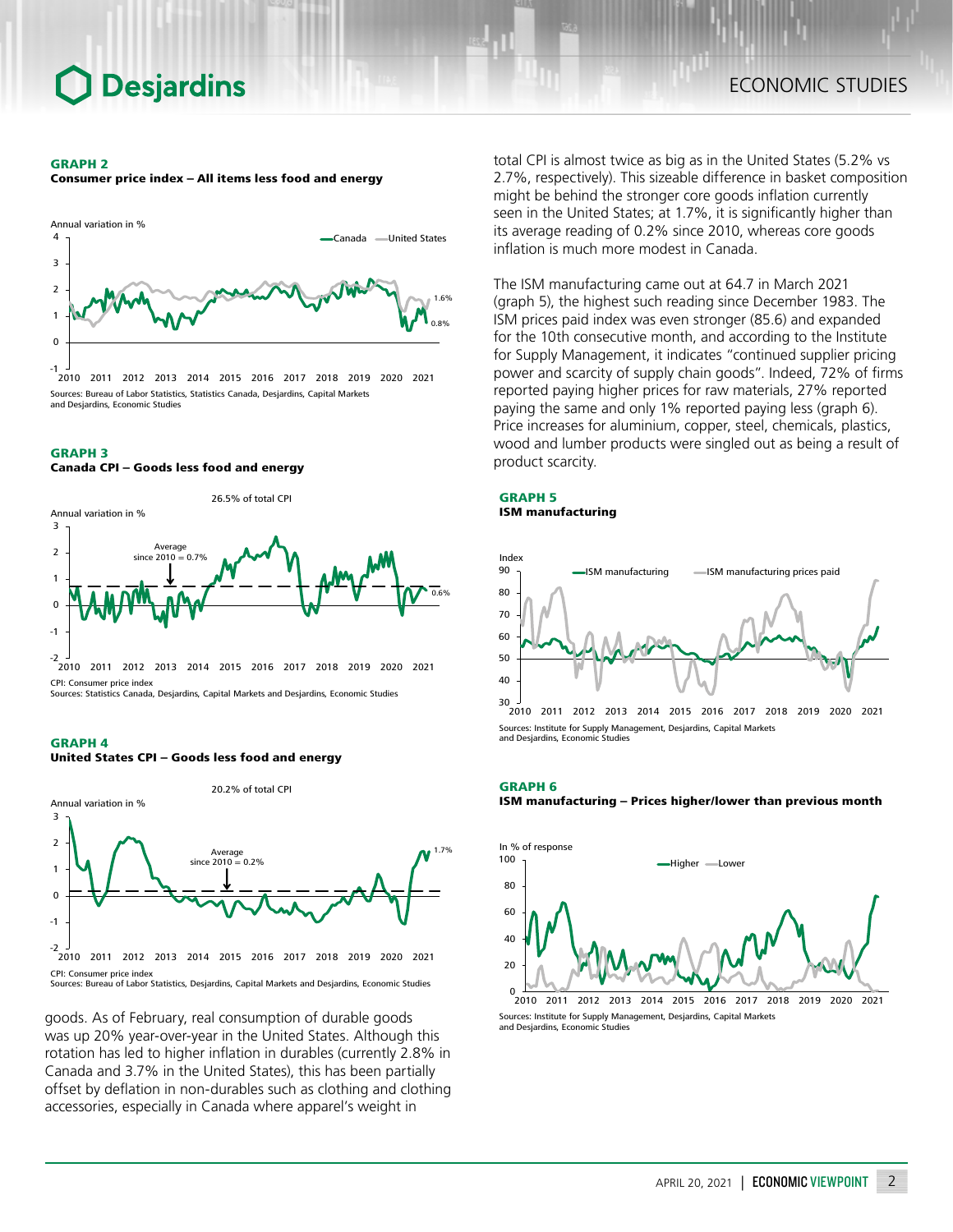Indeed, the surge in commodity prices since the start of the pandemic has been spectacular. Between January 1, 2020 and April 7, 2021, the price of a wide variety of metals has soared, in some cases more than 50% for iron and tin (graph 7). The prices of other commodities such as corn, soybeans and especially lumber have risen significantly as well, while oil has now completely recovered from last year's dramatic plunge (graph 8). On the demand side, China's buoyant economic growth since bringing its COVID-19 outbreak under control has certainly played a major role as the country consumes about 50%–60% of the world's metals and 20% of the world's softwood lumber.

#### GRAPH 7

#### Selected metal prices since January 2020 (futures)



Sources: Bloomberg, Desjardins, Capital Markets and Desjardins, Economic Studies

#### GRAPH 8

#### Selected commodity prices since January 2020 (futures)



However, the recent surge in commodity prices was also driven by supply factors. The dramatic shift in consumer demand from services to durable goods, caused by the pandemic, has led to significant supply chain disruptions across the world. Semiconductors have been one of the most visible examples. The move to remote working has increased demand for information technology (IT) devices and components, with reverberations through many manufacturing sectors, including motor vehicles.

Another major source of price pressures on firms has been the surging cost of container shipping. Rising consumer demand for goods and a shortage of empty containers at Asian ports have caused the cost of shipping from China to skyrocket (graph 9). Since January 2020, the cost of shipping a 40-foot container from China to Europe or the U.S. West Coast has nearly quadrupled (graph 10). But even shipping to China—while still relatively cheap—has gotten significantly more expensive since early 2020; for example, the price of shipping goods from Los Angeles to Shanghai has almost doubled.

#### GRAPH 9





Sources: Bloomberg, Desjardins, Capital Markets and Desjardins, Economic Studies

#### GRAPH 10 Container shipping costs – Freightos index (relative)



Sources: Bloomberg, Desjardins, Capital Markets and Desjardins, Economic Studies

At the onset of the pandemic, international trade plunged as countries around the world imposed strict lockdowns and closed down factories, forcing shipping vessels to remain idle. In the latter half of 2020, as factories returned to full production and western consumers started buying goods again—many of which are made in Asia—thousands of containers were stranded away from Asian ports where they needed to be. As exporters in China deal with a shortage of containers, boxes are piling up elsewhere as well, leading to bottlenecks, long delays and rising costs. With international travel still severely depressed, cargo that is usually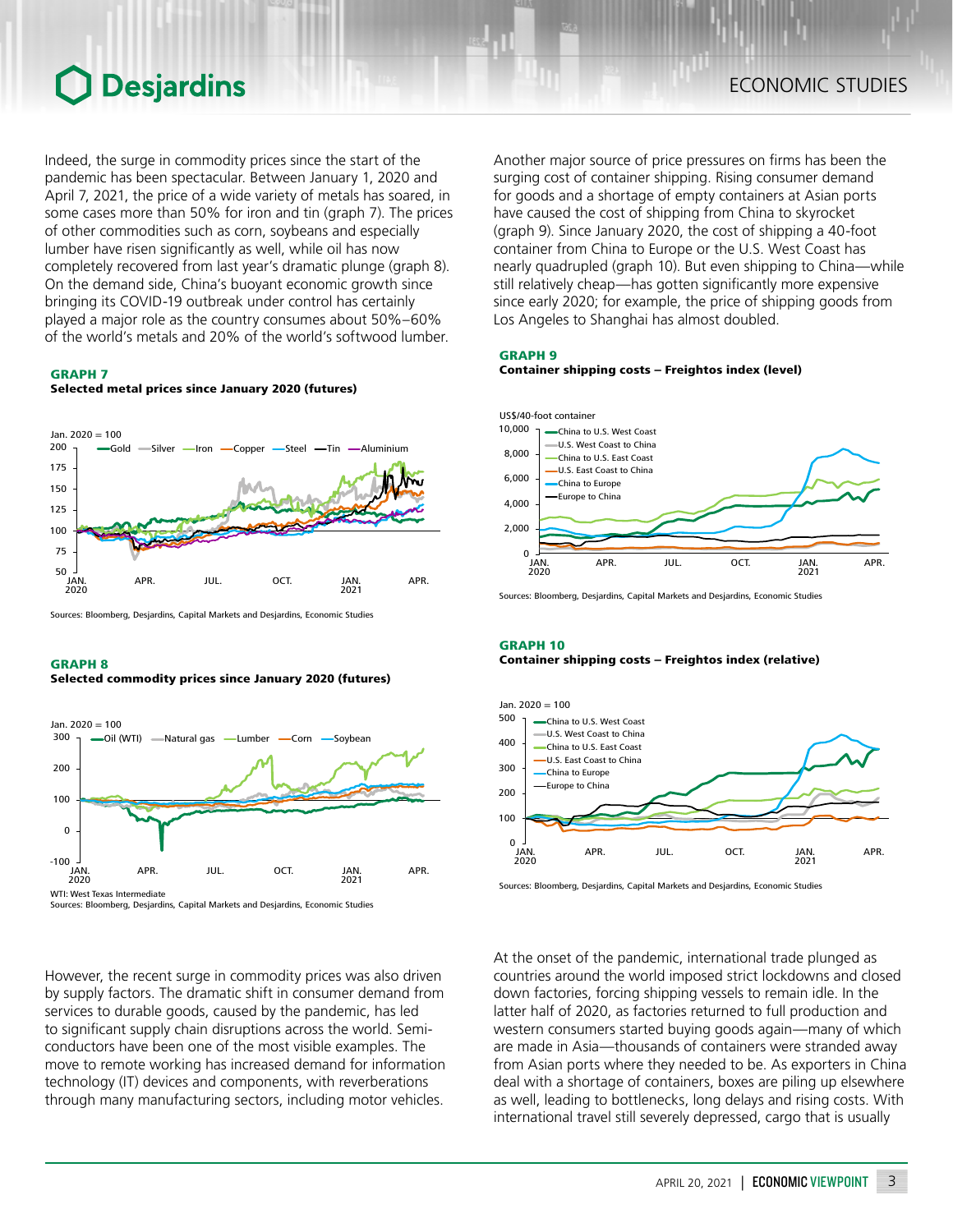shipped in passenger aircraft is now competing with other goods for space on shipping vessels.

It is important to keep in mind that although there is undeniable evidence of mounting price pressures for firms within the goodsproducing sector, the pass-through from rising producer prices to consumer prices was not very strong during the last economic cycle (graph 11). Indeed, the producer price index (PPI)—which measures the average change over time in the selling prices received by domestic producers for their output—has only been loosely correlated with CPI since the beginning of the series in November 2010. Even the tariff war between the United States and China during the Trump administration did not result in marked price pressures at the consumer level. Still, a potential driver of sustainably high inflation would be firms eventually running out of ways to absorb additional costs in the face of continued producer price increases, leading to higher consumer prices.

#### GRAPH 11

United States PPI and CPI – Goods less food and energy



Sources: Bureau of Labor Statistics, Desjardins, Capital Markets and Desjardins, Economic Studies

This does not seem to be the case so far (graph 12). Regional manufacturing surveys conducted by regional Feds include questions regarding both prices paid by firms for materials







Fed: Federal Reserve Sources: Fed Bank of Philadelphia, Fed Bank of Kansas City, Fed Bank of Dallas, Fed Bank of New York, Desjardins, Capital Markets and Desjardins, Economic Studies

and prices received by firms for their products. In all cases, the prices-paid index is running much higher than prices received, suggesting limited pass-through to consumer prices.

#### **How Are Price Pressures in Services Looking?**

While there is clear evidence of price pressures mounting within the goods-producing sector, the overall inflation outlook will also heavily depend on developments within services. It has been well-documented that compared with past recessions, the COVID‑19 pandemic and ensuing public health restrictions have disproportionally affected the services-producing segment of the economy. Industries such as accommodation, air transportation and travel tours were practically brought to a halt for months on end, leading to deflation in multiple CPI components related to services. Consequently, services inflation in both Canada (1.2%) and the United States (1.8%) is currently running well below its average of the last decade; indeed, for much of the previous economic cycle, services inflation had been much stronger than goods inflation, hovering around—or even above—central bank targets of 2% (graphs 13 and 14).

#### GRAPH 13 Canada CPI – Services



Sources: Statistics Canada, Desjardins, Capital Markets and Desjardins, Economic Studies

#### GRAPH 14 United States CPI – Services



Sources: Bureau of Labor Statistics, Desjardins, Capital Markets and Desjardins, Economic Studies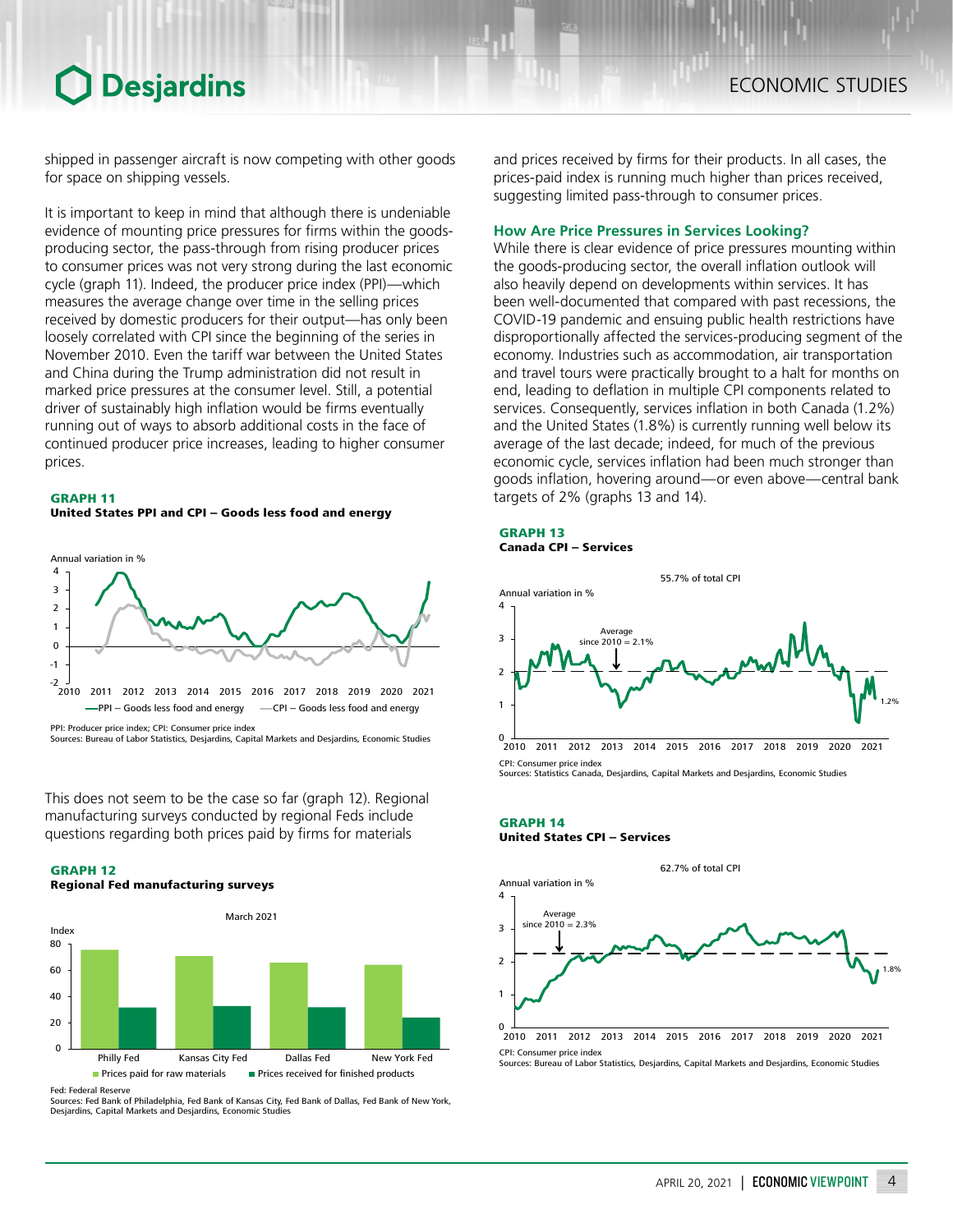Part of the reason why central bank officials are not overly concerned about price pressures in goods is because of the relatively small weight that goods occupy within the CPI basket. Indeed, the importance of services relative to goods in the CPI has been steadily growing for decades (graphs 15 and 16). More specifically, the weight of core services (total services less food and energy services) is now double the weight of core goods (total goods less food purchased from stores and energy goods); core inflation is thus unlikely to meaningfully overshoot central bank targets as long as services inflation remains as weak as it currently is.

GRAPH 15 Canada CPI basket weights







During the past few months, price pressures akin to those seen in the goods-producing sector have started to appear in the services industry. The ISM services was at an all-time high of 63.7 in March (graph 17), with the index of prices paid at 74.0—the highest it has been since July 2008. Indeed, 52% of surveyed service organizations reported paying more for materials and services, 47% reported paying the same and only 1% reported paying less (graph 18). Respondents noted that "logistics delays and uncertainty are creating significant problems with suppliers

### GRAPH 17

ISM services



Sources: Institute for Supply Management, Desjardins, Capital Markets and Desjardins, Economic Studies

GRAPH 18 ISM services – Prices higher/lower than previous month



Sources: Institute for Supply Management, Desjardins, Capital Markets and Desjardins, Economic Studies

and inventories" as are "cost concerns regarding inflated pricing due to logistics and shortages".

Wages and salaries represent a significant proportion of firms' total costs, and that is particularly the case in services. Given the severe hit to employment caused by the pandemic, it is probably unlikely that we will see strong inflation in services before we achieve full employment, as aggregate wage growth should remain tepid. So far, Canada has substantially outperformed the United States in terms of job market recovery (graph 19 on page 6); however, that could change in the following months as Canadian provinces are tightening public health restrictions again while U.S. states are quickly reopening their economies given more than 39% of Americans have received at least one dose of the COVID-19 vaccine and 25% are fully vaccinated. Rising housing costs could also be a potential source of higher inflation within services; the housing market has been on a tear lately in both Canada and the United States, leading to significant home price appreciation. With interest rates bound to increase moderately as central banks gradually normalize policy, some CPI components, such as mortgage interest costs, could start contributing to higher inflation.